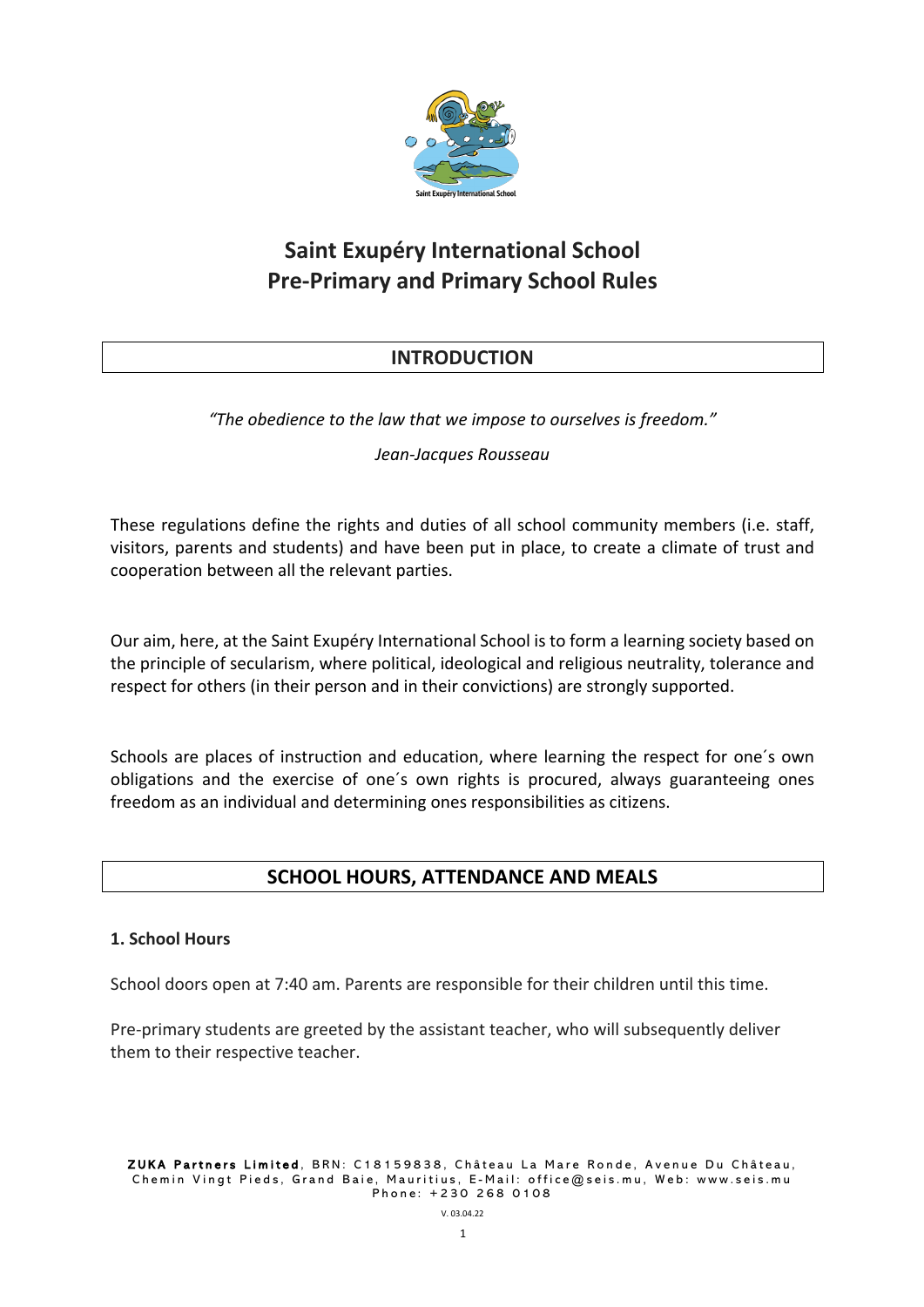

On Mondays, Tuesdays, Thursdays and Fridays, classes begin at 8:00 am and end at 2:50 pm, while they begin at 8:00 am and end at 11:50 am on Wednesdays.

On Mondays, Tuesdays, Thursdays and Fridays, extracurricular activities take place from 3:00 pm to 4:00 pm, while they take place from 1:00 pm to 2:30 pm on Wednesdays.

Parents must register their children to all extracurricular activities.

Children waiting for the start of their extracurricular activity are supervised by teachers after school ends and until their respective activities start.

#### **2. Lateness**

Late arrivals delay the start of classes and disrupt the usual routine and smooth running of the school and of learning. Respect for schedules is therefore essential.

In the case of unforeseen delays, parents should notify the secretariat immediately by phone, as the gates will have to be reopened.

In the event of repeated delays, the director may have to issue a warning and meet with parents to find a suitable solution to the problem.

#### **3. Leaves of Absence**

#### Appointments during school hours

Students are allowed to attend external appointments during school hours, only when parents have first verbally inform the class teacher and submitted a written discharge letter to the school´s secretariat. Children will only be handed to parents or a pre-authorised person.

#### Unforeseen absences

In case of unforeseen absence, parents should as soon as possible:

- send an email to office@seis.mu
- call the school secretariat on 268-0108.

In the case of absence due to illness, a medical certificate must be provided, when the illness lasts more than 2 days.

ZUKA Partners Limited , BRN: C18159838, Château La Mare Ronde, Avenue Du Château, Chemin Vingt Pieds, Grand Baie, Mauritius, E - Mail: office@seis.mu , Web: www.seis.mu Phone: +230 268 0108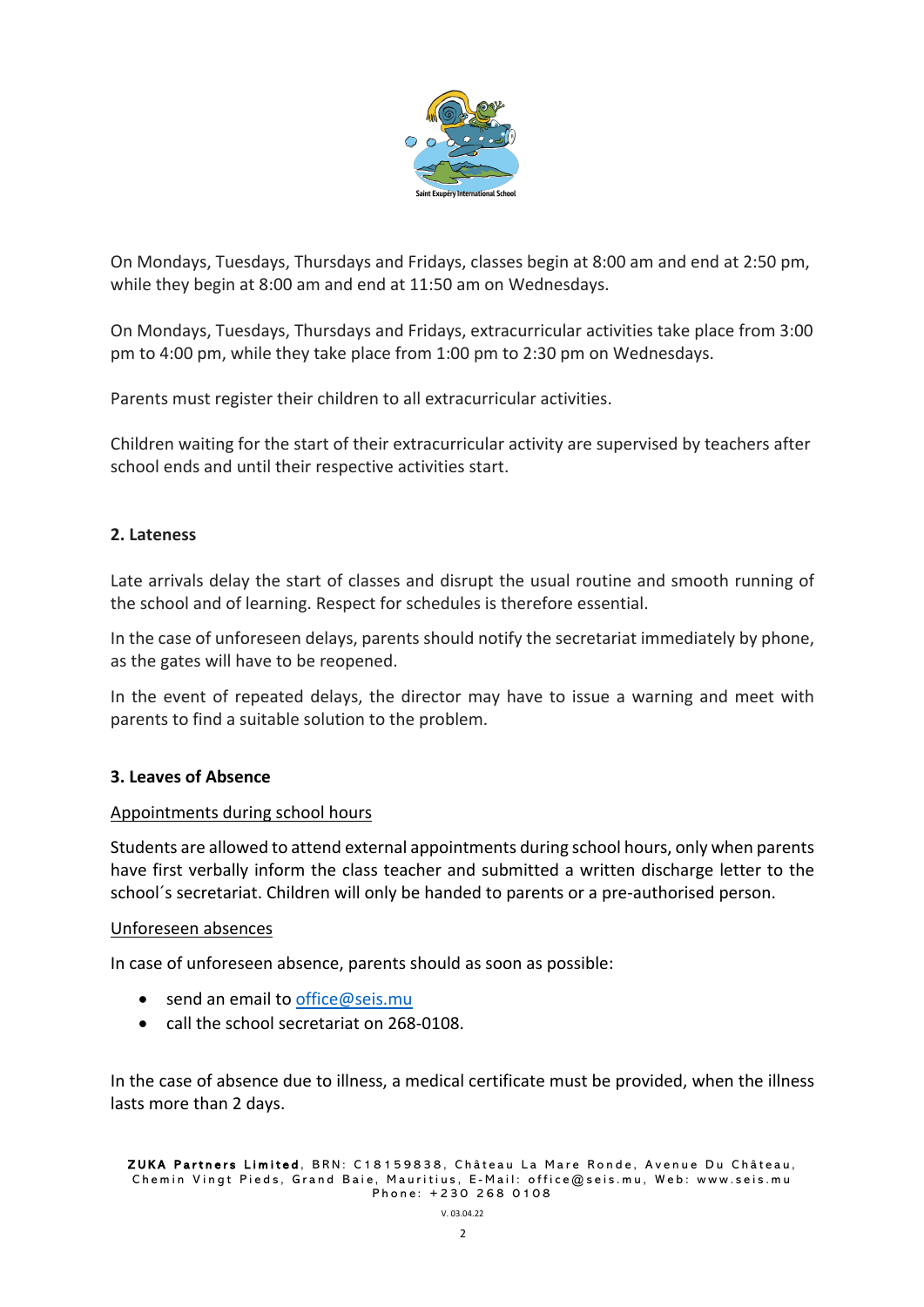

#### Planned absences

They must remain exceptional and should be notified to the schools administration via email to office@seis.mu, always indicting the reason and duration of the absence.

#### **5. External Visitors**

Any unauthorised person who is not a member of staff or has been granted temporary access is prohibited on school premises.

#### Parents

The administration will grant access to school premises to volunteer parents, when the need for the supervision of pupils arises in school activities.

#### **6. School Meals**

Our carefully selected school caterer offers a vegetarian and non-vegetarian (mostly organic) menu for the price of MUR 195 per meal.

However, parents may alternatively choose to prepare a morning snack and a lunchbox for their children, that can be kept in the school fridge until mealtimes.

As part of our school project on sustainable development, we request parents to focus on healthy snacks, such as fruit, vegetables, dairy products and unsweetened cereals.

Students are not allowed to bring in sweets, biscuits and sweetened drinks into school, unless authorized by their teacher for special events.

The school has fruit trees and an organic vegetable garden for children, together with their teachers, to reap and enjoy the fruits of their labour.

All students receive a glass for their personal use at the beginning of the school year, labelled to their name, to drink the school's filtered water.

Only children enrolled in afternoon extracurricular activities have lunch at school on Wednesdays. Children who are not enrolled must, therefore, be picked up by their parents between 11:50 and 12:00.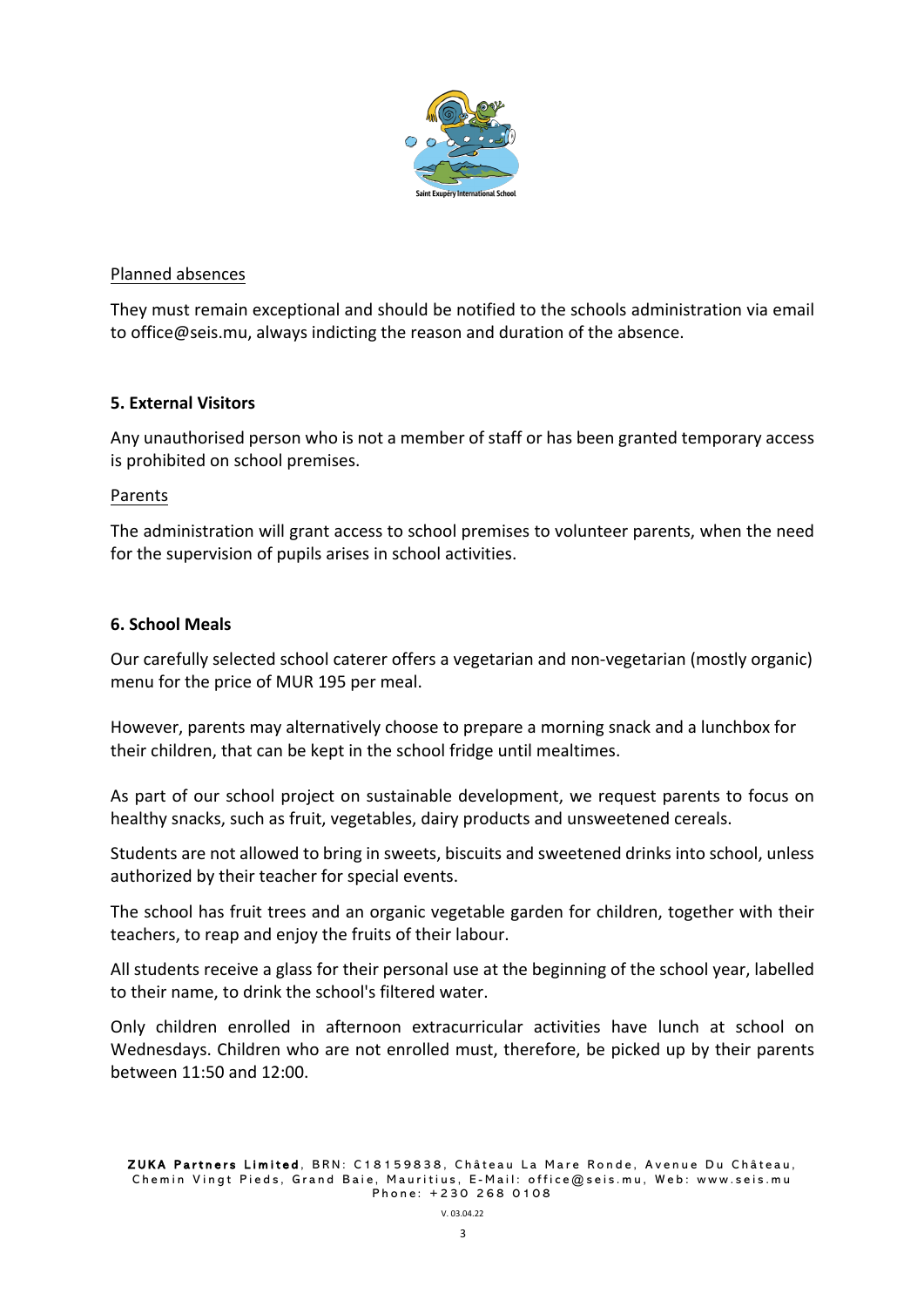

# **II. SCHOOL PRINCIPLES AND NORMS**

# **1. General Provisions**

Our main objective is to guarantee that students' environments and teachers' actions allow the smooth progression of students from primary into secondary school.

All our staff has been instructed to refrain from any behaviour, gesture or word that may indicate indifference or contempt towards a child or his family, or that may, in most likelihood, wound the child' s sensitivity.

Similarly, students and their families are requested to also refrain from any behaviour, gesture or word that can harm the function or person of any of our members of staff.

All students should, in addition behave in a polite and respectful manner towards each other and should always comply with the instructions given by any of our members of staff.

Any acts of physical or verbal violence, including defamatory or racist remarks, are utterly prohibited. If any such acts were to occur, school management is obligated to initiate a discussion process together with all the involved parties and their families, in order to find a suitable solution.

Adequate, decent and proper clothing is expected on school premises at all times.

#### **2. School Outings**

School outings are educational activities aimed to enrich classroom discussions on specific topics.

Student participation to these outings is compulsory when taking place in school hours. Exceptions may be made in special circumstances, following a meeting between the student's family and the school's administration.

Parents are informed of these outings well in advance and are requested to submit a written authorization to confirm their child´s attendance each time.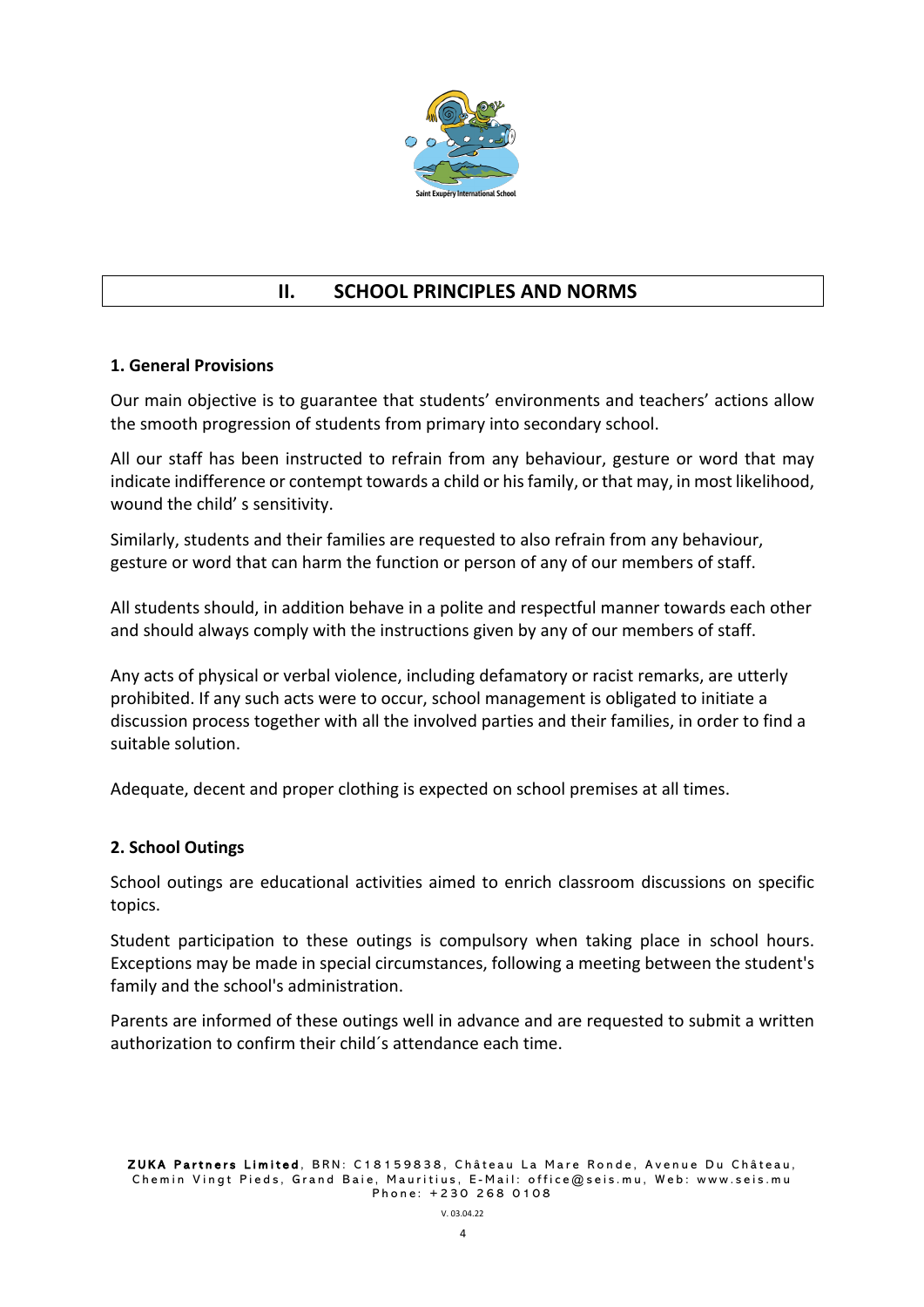

Outings exceeding normal school hours or including overnight stays, are not compulsory and participation is optional. Parental written authorisation is also requested in these types of outings.

School outings might incur in extra fees; however, management will always aim to make them as cost effective as possible.

#### **3. School Material**

All school material required by students, such as books and stationery, is provided by the school.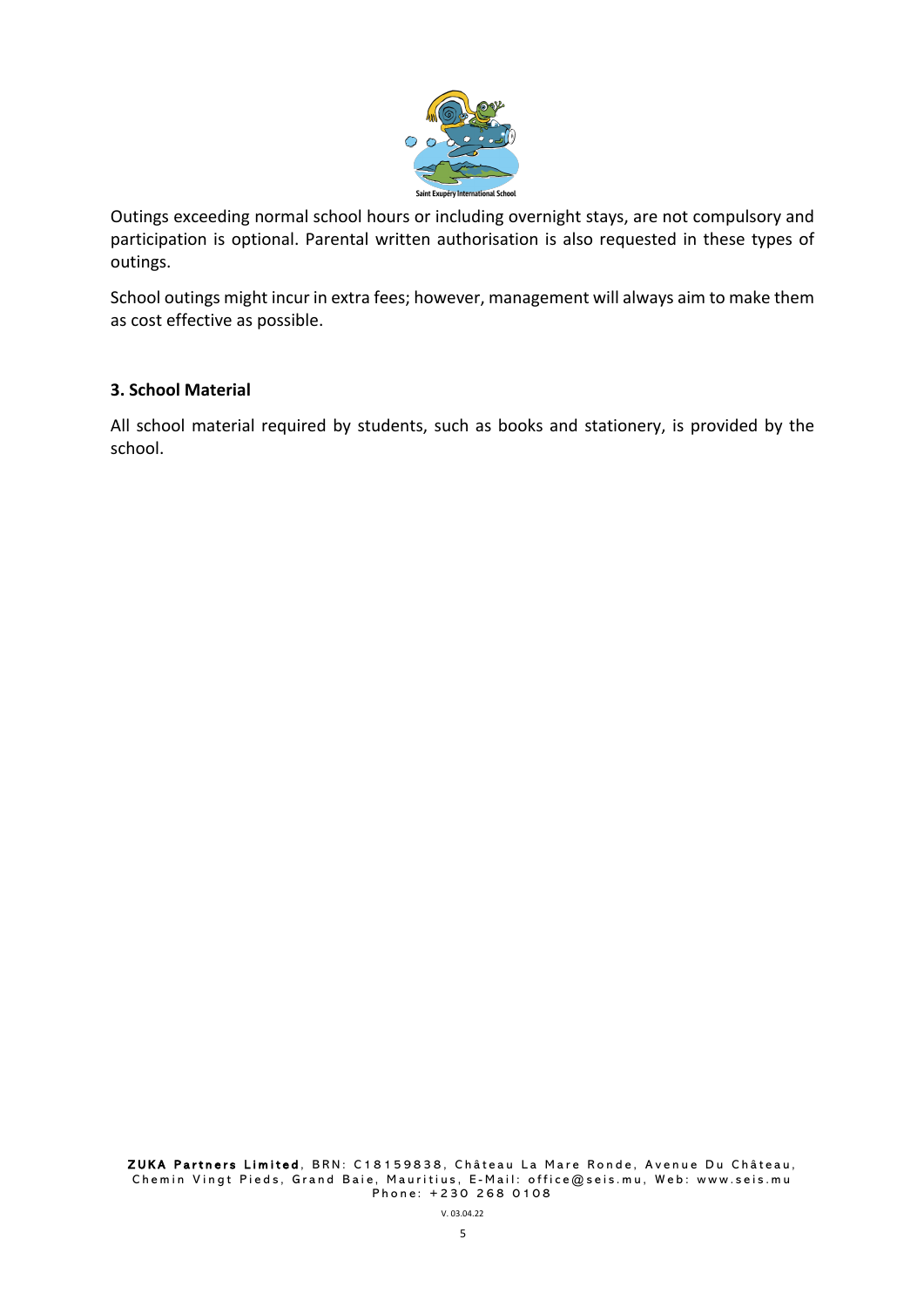

# **III. SCHOOL-FAMILY CONNECTION**

# **1. Student Support Systems**

Depending on each student´s specific needs and upon the teaching team´s advice, the principal may propose to some student´s families the inclusion of a personalised plan or project for their children that follows the French school system (PPRE, PAP, PPS, PAI).

Again, depending on each student´s specific needs and following the pedagogical team´s advice, management, may also propose to assign a school life assistant to some children, for them to be accompanied at all times. The salary of this person would be fully incurred by the families.

#### **2. Communication**

An appointment with the management and/or teaching staff may be made by parents and families at all times.

Management may request to meet with parents and families in the event of an emergency or serious incident.

#### **3. Weekly Workbook/ Evaluation / School Report**

#### **Weekly workbook**

On a weekly basis, both the English and French teachers write down each individual student´s specific topics in a booklet called the weekly workbook, which each and every student receives at the beginning of the year. This booklet is used by all students as a guide to perform their weekly tasks, which may involve some form of manipulation, construction, writing or language, performed individually or in groups. Weekly assessments are carried out at the end of each week, where students discuss their progress with their teachers and decide on the following week´s topics and tasks, which could consist of a consolidation of the week´s learnt concepts or the discovery of new concepts, always depending on the child's development during the week.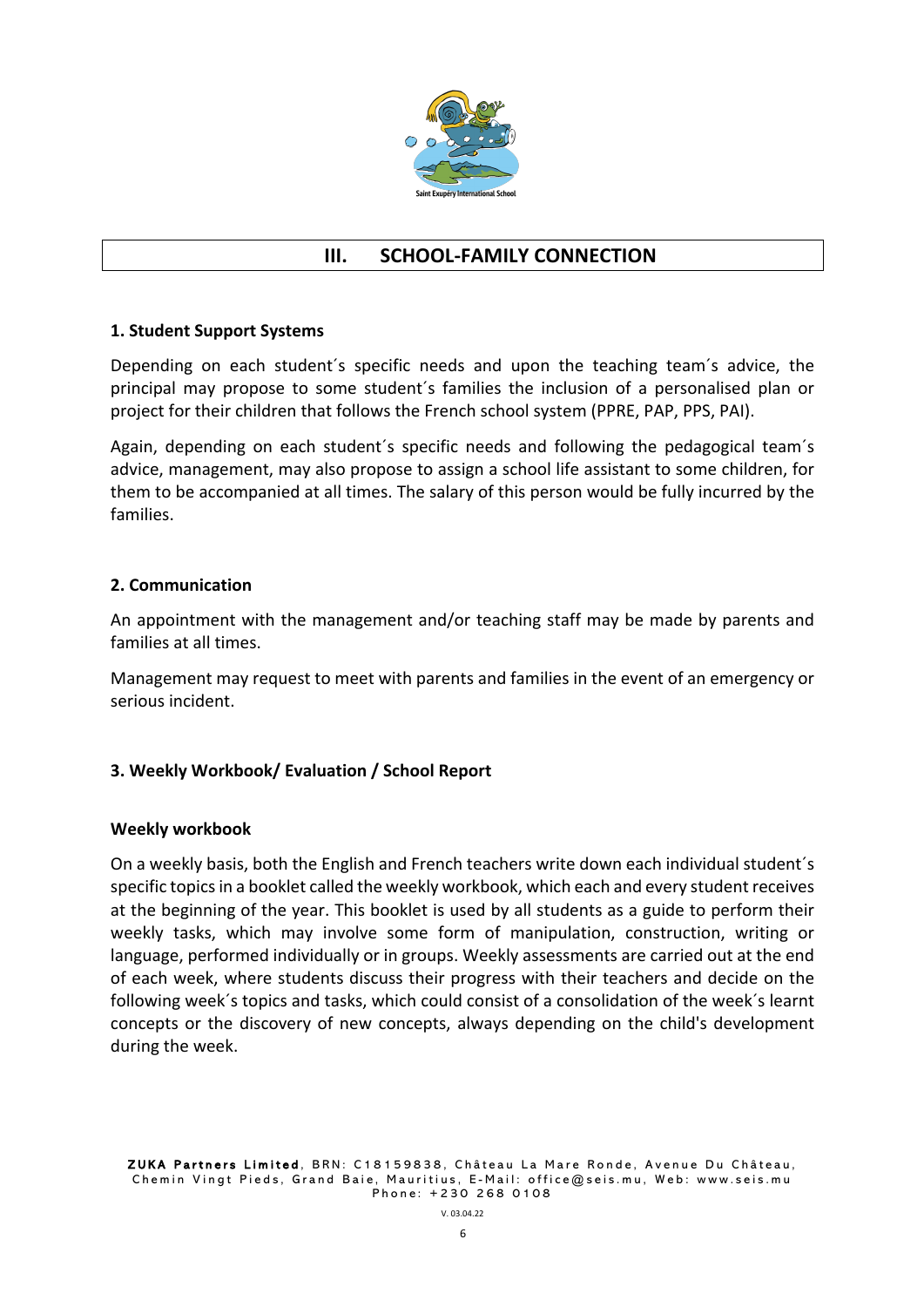

All teaching staff encourage students to learning by adopting an attitude of kindness and respect. Parents may request to meet with teachers to discuss any specific topics at all times. Parents meetings are to be requested via email. Confirmed appointments take place outside regular school hours.

# **Evaluation**

There are no rated evaluations at our school.

Teachers assess children via observation at work, without interruptions or disturbances or putting them under unnecessary stress.

Still, in order to allow student integration into other school's systems or secondary education, teachers prepare quarterly school reports.

# **School report**

School reports are prepared by teaching staff on a quarterly basis and show all the topics conveyed by students during that quarter, with an individual grade, which can range between the terms `acquired´, `being acquired´ and `not yet acquired´ and allows parents and future schools to understand the student´s level and competences.

# **IV. SECURITY**

#### **1. School Grounds**

For safety reasons, parents must leave the school immediately after students enter or exit the school premises.

It is forbidden to linger or play inside the school grounds after the end of school.

Children are allowed in the school building during school breaks only when accompanied by an adult.

It is imperative that children respect the outer limits of the garden as instructed by teachers.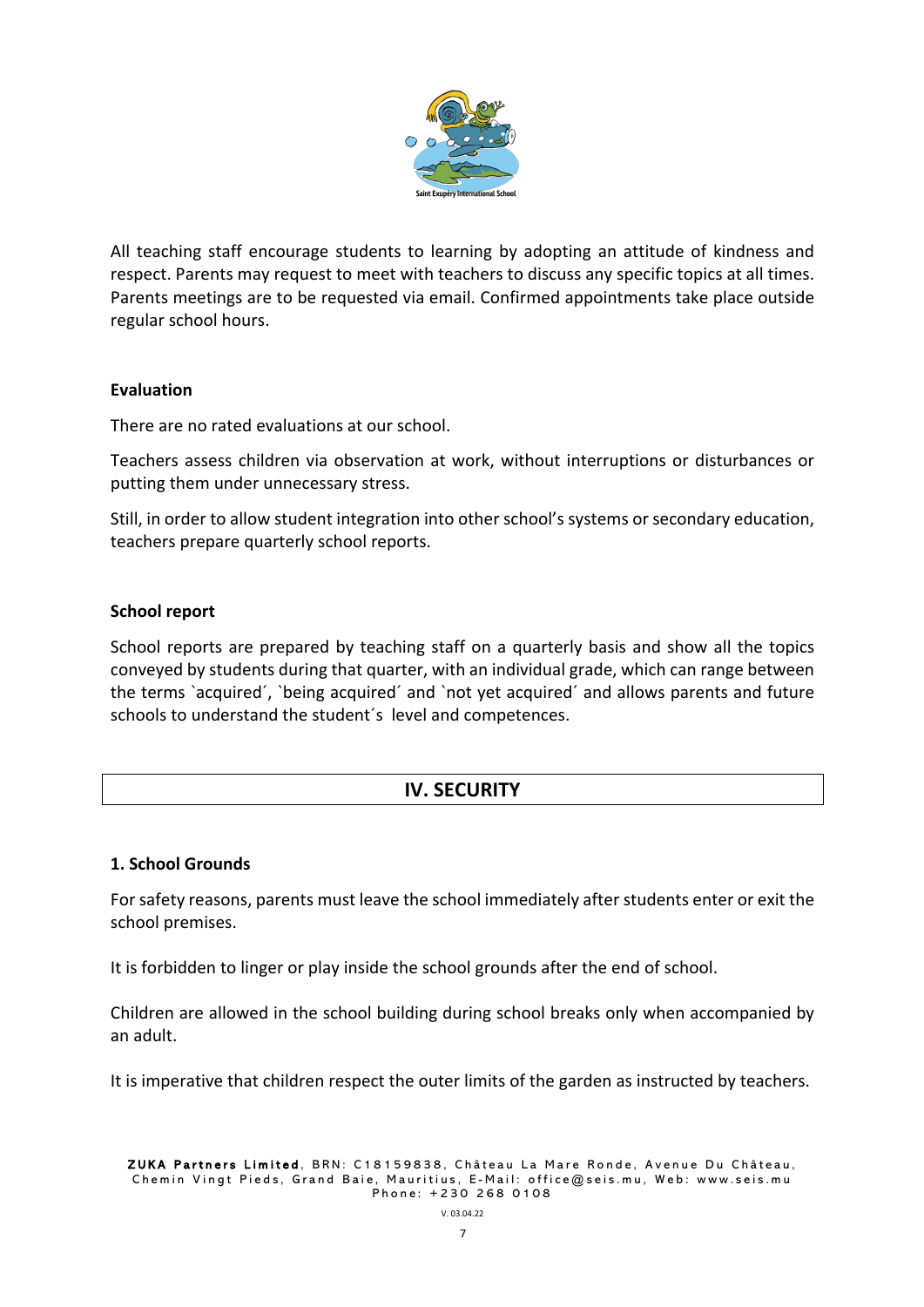

# **2. Dangerous Objects**

Any objects deemed dangerous may be confiscated by school staff at all times. It will be returned to parents after school ends.

# **3. Mobile Phones**

Mobile phones are prohibited on school grounds and are only tolerated in urgent family matters, upon prior school consent. If they have to be brought in they should remain in student´s bags, switched off and turned on only to check for missed phone calls or ath end of the school day.

# **4. Loss and Theft**

Unfortunately, as in any community, the school is not immune to loss or theft. We, therefore, recommend students to not bring any money or valuables, such as jewellery or electronic items into school, unless totally necessary.

The school cannot be held responsible for loss or theft, but all incidents should be reported to management for any possible action.

# **5. Cyclonic Alerts or Torrential Rains**

In the event of a cyclone alert, parents should pick up their children from school as soon as possible, after the transition to class 2 is announced.

The school will always comply with the decisions applicable to schools made by the Mauritian authorities.

The school will also publish a message on its website and Facebook page, as well as send an SMS to parents, when possible.

#### **6. Insurance**

The school is insured with SWAN insurance Mauritius. Details of covered services upon request.

ZUKA Partners Limited , BRN: C18159838, Château La Mare Ronde, Avenue Du Château, Chemin Vingt Pieds, Grand Baie, Mauritius, E - Mail: office@seis.mu , Web: www.seis.mu Phone: +230 268 0108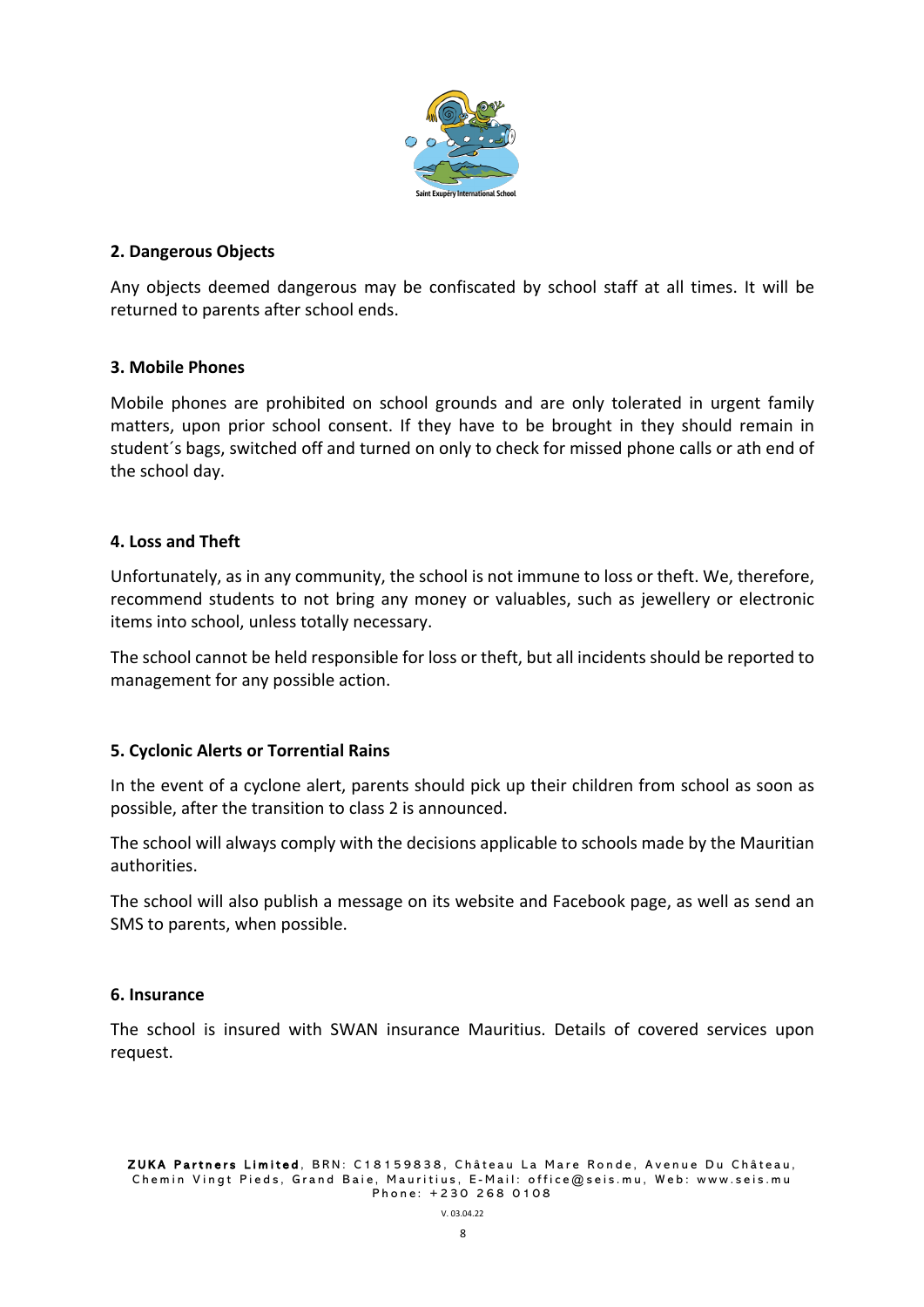

#### **V. ADMINISTRATION**

# **1. Registration**

The admission of new student into the school is subject to the following conditions:

- an interview between the family and the principal, taking place either at the school or via the telephone
- payment of the first registration fee (Rs 28,000 non-refundable) and deposit (Rs 31,000. Refundable upon school departure)
- submittal of the following documents:
	- Student´s birth certificate or copy of the family book
	- Copy of the student´s health and vaccination records
	- Certificate of cancellation of the last school attended by the student
	- Copy of the academic files of the last school attended by the student
	- Copy of the student´s residence permit (Mauritian authorities requirement for
	- non-mauritians ), to be submitted at the latest 3 days before the start of the school year
		- Copy of the student´s and parent`s passport or identity card
		- 4 recent passport photos of the student with their name written on the back

New admissions during the school year are possible depending on the number of available spaces.

#### **2. Tuition Fees**

The annual tuition fee for the 2022 - 2023 school year is Rs 186,000, including insurance and all necessary school material.

A 5% deduction is applied to full payments made by August 31, 2022 and a 10% discount is offered to families with a minimum of 3 or more children attending the school.